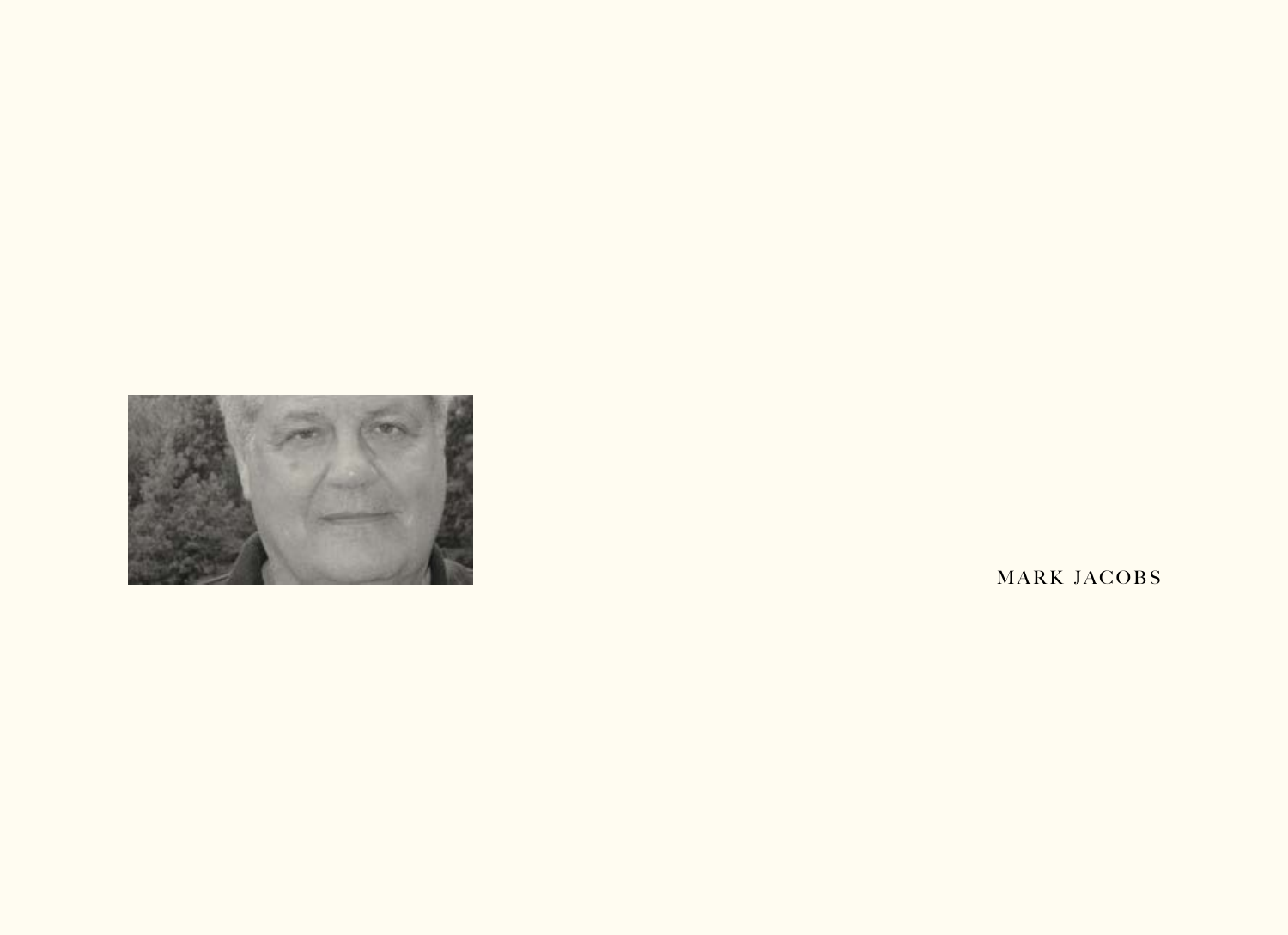## Sturgeon jacobs

My mother swore up and down it was pure coin-cidence, me showing up at home the same day the old man decided he had to land himself a sturgeon. I wanted to think it was more than that, it was unholy concatenation. Whatever the old man thought, he kept it to himself. Knowing my father, the fact that it was illegal to fish for sturgeon in New York State was the pepperoni on his pizza. Me showing up without warning, I couldn't say what that meant to him.

I told him I wasn't going sturgeon fishing with him. Telling him no was less than useless. I was only laying down a marker he'd ignore.

Big Chief Blow His Top, that was what my mother called him in the old days. Edmund Greene was half English, a quarter Irish, and an eighth Lithuanian. But from the way he bragged on the remaining eighth, you'd have thought he was pureblood Indian. He called the Tuscarora 'my people.' When I was a kid, he made driving on

the reservation a pilgrimage; Ed Greene's trail of crocodile tears, my mother called it.

"My thinking is, we go at night," he told me.

We were sitting outside in lawn chairs. It was July, full summer. The corn was well above knee high. When the plant closed and ChemEx reneged on my father's pension, my folks economized. They bought a used double-wide, planted it on a half-acre lot between two cornfields outside Youngstown, near Lake Ontario. The scarecrows were my father's inspiration; the farmer who owned the cornfields never asked him to put them up. There was one in each field, and the design of the head allowed for interchangeable masks. Usually the masks looked like the faces of politicians.

"So do you want to hear about the book or not?" I said.

"Of course he wants to hear about your book," my mother lied. She poured herself some iced tea and skimmed a handful of pretzels from the bowl she'd brought out.

My mother was originally from Florida, the panhandle, where her father ran a fishing camp. It was convenient for my mother, having those Western New York winters to hold against her husband, as though he'd kidnapped her before she reached the age of reason. He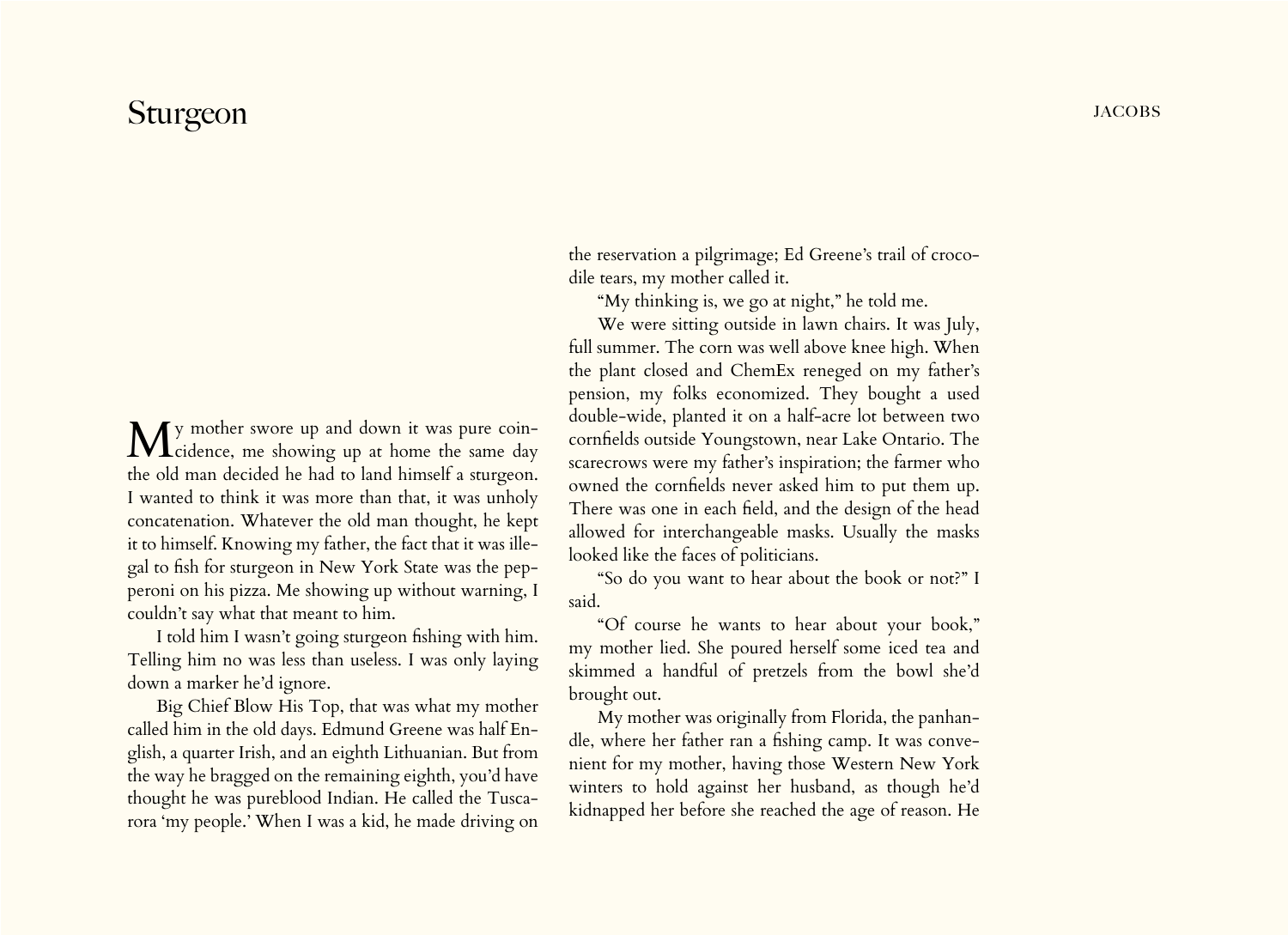called her Appalachee Slim, which had once been appropriate, even affectionate. I'd seen the pictures, and I remembered her as an attractive woman. Now, weighing in at a hundred and seventy, with arms like legs, it was a bad joke. Not that my father was in a position to make any cracks. In my absence, he'd turned into a barrel of pork and beans.

What Doreen Greene called her claim to fame was having attended parties on both coasts with famous rock groups back in their playing prime: the Stones, the Who, Grand Funk Railroad. She had a list, and a stack of evidentiary Polaroids. She never explained what she did to gain entrance to those parties or what she did once she got in, and by the time I grew curious enough to ask, I didn't want to know.

"How much they give you for the book?" my father wanted to know.

"A hundred and fifty thousand."

"Right, and I'm the H & R Block guy does Bill Gates' taxes."

That was stupid on my part. I should have said forty thousand. He might have believed forty K, which was still more than my actual advance. My first novel had just been published by a small commercial press in a print run of seventy-five hundred. I didn't care about the money,

much. I was more interested in the reviews, which were mostly good. There'd been a couple of snarky attacks, but I didn't let them get under my skin. My thinking was, if all you could do was badmouth a book instead of write one, well… to each his own.

I had stayed away from home until I had the book in hand. Years. I was making a point. But sitting there under an umbrella watching the scarecrows' ragged black arms flap in the July breeze, my father peeling the label from a Molson's Ale with his thumbnail, my mother spraying a constant stream of Raid at a wasp that didn't want to die, I realized nobody else cared about or even knew that I was making it.

"So like I was saying," my father said, "we go at night."

•

I have to say this much for him, Ed Greene did his homework. When it came to his obsessions, he was always prepped. When we cast our lines into the Lower Niagara at Joseph Davis State Park, above the mouth of the river where it spat its silver rapids into Lake Ontario, he knew there had been sturgeon sightings in the vicinity. Getting there took a little effort, but that was also typical of the old man's obsessions. The park was closed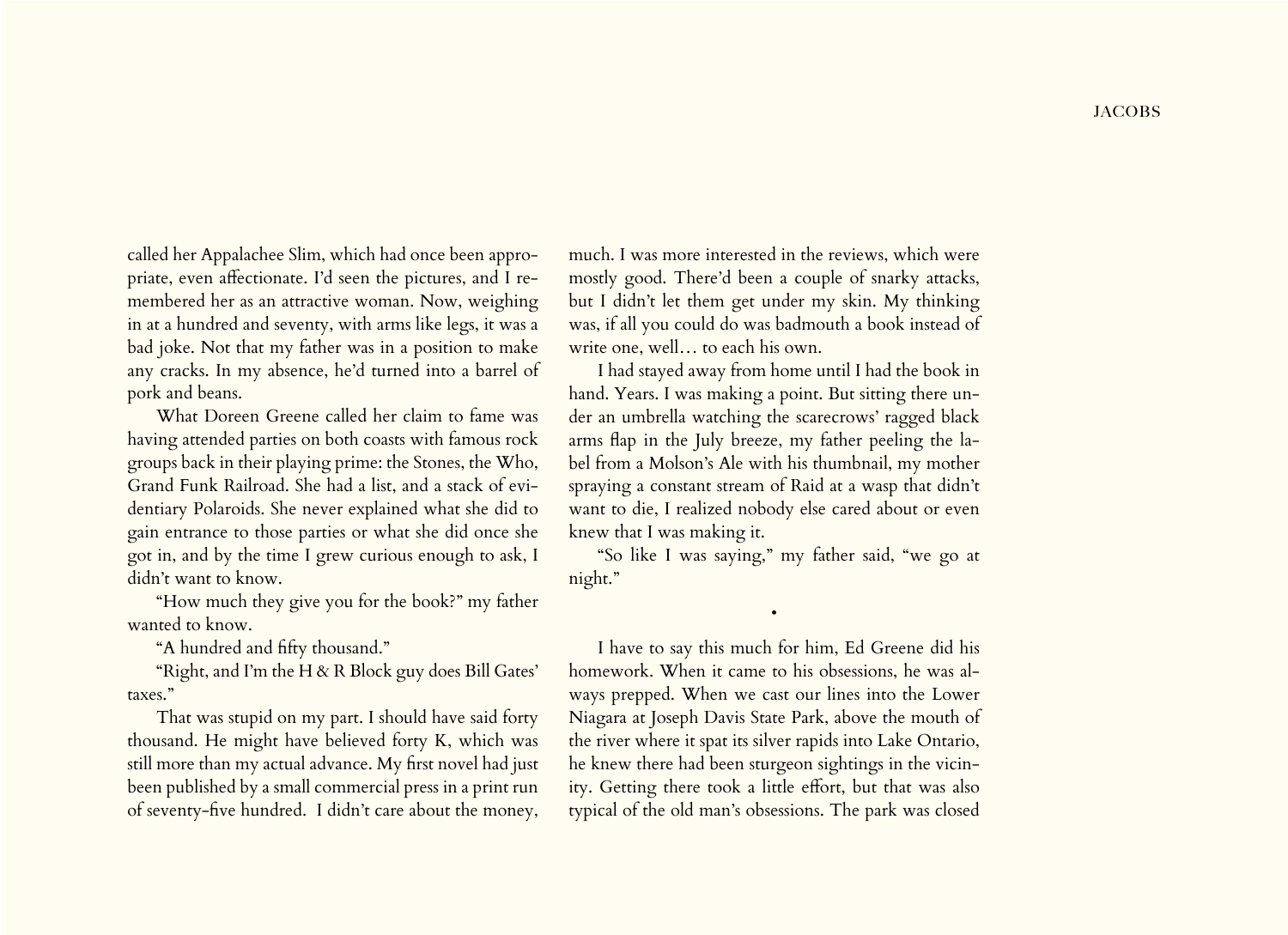at night, so we had to park the truck and walk with our gear through the summer dark, which was actually kind of a cool thing to be doing: sneaking under trees and across fields under an incomplete pale moon in the company of my marginally Tuscaroran father, the insects of summer raising their encouraging racket around us saying *Go ahead, only God owns the land, it's yours to trespass on*. We hiked down the gorge until we found a flat rock not too far above the water, which was black and moving fast, fast, fast.

"They've been seeing 'em in the eddies, the fish scientists," my father told me as he cast his 30-pound-test line into the pool. I waited a minute and cast after him, not an easy thing to do with that heavy line, but according to the old man's research, the few times a sturgeon had been hooked in the Niagara, the fish had instantly snapped the fisherman's line. We were using frozen shrimp as bait, from a package my mother had been planning to do something special with, but she voiced no objection when he lifted it from the freezer. In some respects it looked like they still had still a good marriage.

"What makes you think they weren't using thirty-pound test?"

"Trust me, those clowns were using ten-pound line. Nobody thinks ahead. Uncap me one of those beers why don't you, Nelson?"

So we made ourselves comfortable and waited for a sturgeon to nibble one of our presumably thawing shrimp. He asked me, "You know what the world record for a lake sturgeon is?"

I had no idea; did he really think I might?

"Hundred and sixty eight pounds, across the way there in Ontario."

I wished he would ask me something about my book. When I gave him his copy, he'd leafed through it the way people scanned the *World Weekly News* at the grocery checkout, then set it on the coffee table. Face up, anyway; he left it face up.

My father knew we were going about catching a sturgeon the wrong way. In his study of the creature he'd learned about running setlines. You anchored a line in a likely spot, having fixed hooks along it every ten feet or so, and snagged them in schools, if it happened to be an academic year and the fish matriculated. You could also catch sturgeon in a net, of course, but I don't think the possibility even crossed his mind. It was rod and reel or nothing. I understood why and respected his reasons. When Ed Greene was growing up in Niagara Falls, sturgeons had vanished from the river, fished and polluted out of existence. He listened to the oldtimers'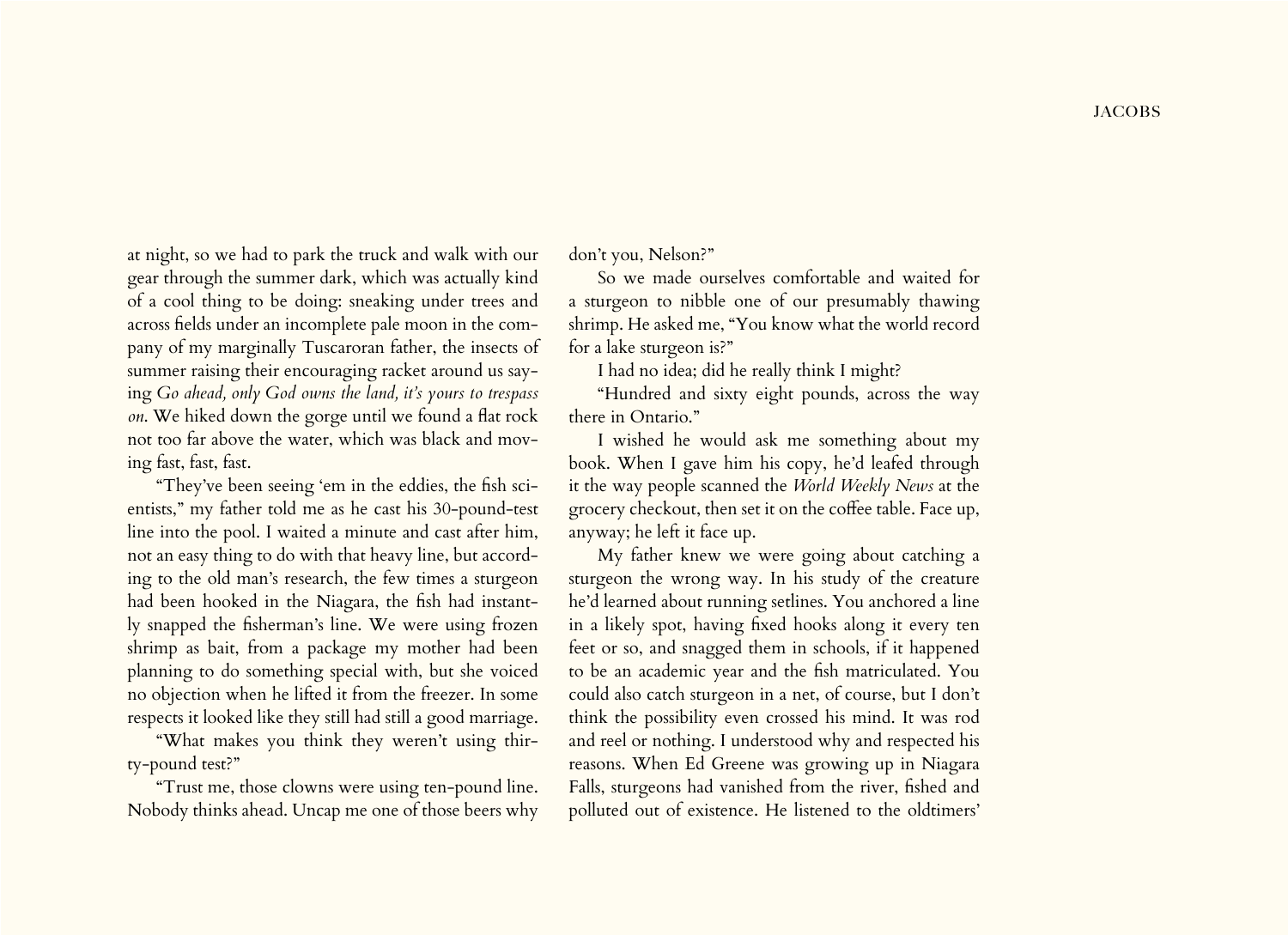stories about the giant specimens people had landed back in the day, and the sturgeon took on mythical characteristics in his imagination's memory. I'd seen pictures. There was something prehistoric about the sturgeon, which only increased its throwback appeal. When my father heard they were stocking the river, trying to bring the fish back, it was like hearing you could turn time around, make it run in the other direction, toward life instead of death.

His mind was on the third beer, which I was passing him in the dark, which was why he didn't have quite the grip he should have had on his pole, which was why he lost his rig the instant the fish bit and yanked. You would have thought that would tick him off, but he was ecstatic.

"What'd I tell you? I knew they were in there."

"How do you know it wasn't a pike, Pop, or a musky?"

"The muskellunge is a noble fish, Nelson. I know guys fished this river their whole life and never landed one. But this was a sturgeon. You could tell by the way he went after that shrimp."

We waited another forty five minutes, but no fish of any description was interested in the shrimp on my hook. We went home and slept what both of us considered the sleep of the innocent. My mother was already

gone when I rolled out of bed at seven in the morning. She worked as a greeter at an IHOP and took the early shift by choice. Things were tight for my folks even with both of them working. The old man did odd jobs, and he periodically made a few bucks scavenging and reselling copper, which had always been a kind of avocation for him even when he worked at ChemEx. I'd wanted to do something to celebrate my book, so before he got up I went out and bought him a new fishing pole. It took a while, but I also managed to find some 80-pound test line. The guy who sold it to me didn't get my joke about going after the great white whale, when he asked me what the hell I planned to catch with it. Too many page hits, too few pages between covers.

The new pole and the heavy line really tickled my father; more, it hurt me to see, than my book did. It was his custom to have a beer – just one – after breakfast, and he sat outside in the sun making practice casts with the new rig and taking small sips of his Molson's. Watching him, I felt pretty good. In the cornfield to the west of the trailer, some Albany politician I didn't recognize danced a windy jig, and the sun burnished the salvaged copper stacked on pallets at the end of the driveway.

There's one other interesting thing to tell you about Edmund Greene. He used to have a photographic mem-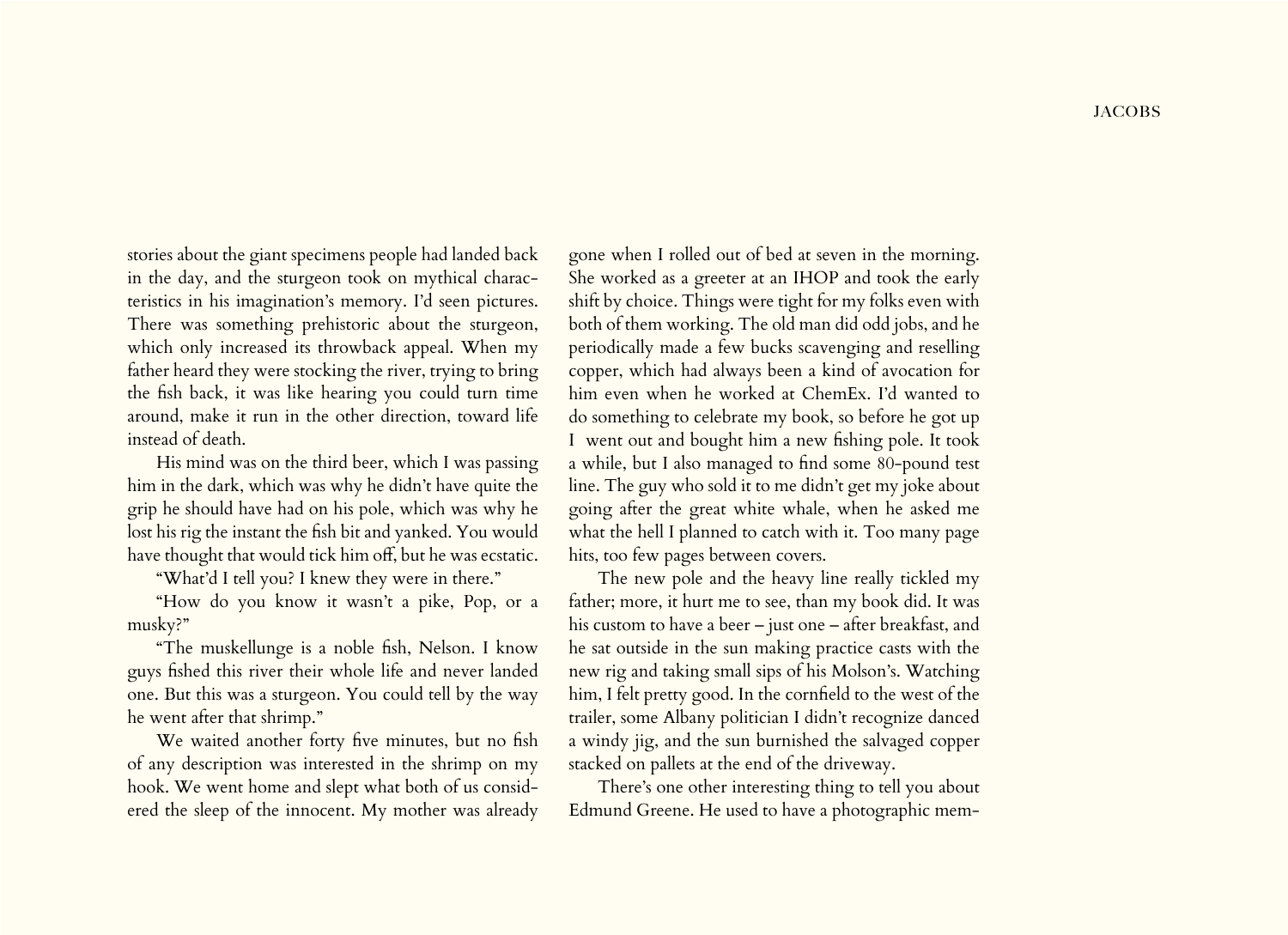ory. So he always claimed, and it was one of the things he said that I believed. He lost the gift in Vietnam. Not in combat, but when they assigned him to offload fifty-five gallon drums of Agent Orange. After that, his memory was never better than average. For years he'd followed the litigation, learning all about 2, 4-D and 2,4, 5-T, the herbicides the stuff was composed of. But he never filed a claim for compensation. How could you prove you used to have a photographic memory and then lost it? I liked that about my father, his realism, which somehow complemented his obsessions.

That afternoon I went with him in his truck to commandeer some copper. He tooled up the gravel drive of a newly abandoned factory out on the Lake Road as though Big Chief Blow His Top had just been hired to look after the place in its industrial senescence.

"Get out and swing that barrier out of the way," he told me. I did, and we went confidently on up to the site.

"If they catch you," I pointed out as he parked in front of what used to be a generator room, "they catch me. How would that look, Pop? Aspiring author nabbed in copper heist?"

"One thing about you, Nelson, is you worry too much. You always did. You get that from your mother. I never saw such a worry wart."

Maybe he was right, because there happened to be no watchman on the premises, and we stripped enough copper out of junked equipment to make it worth our while. Working with the old man, sweating and stripping and hauling, I was happier than I would have expected to be, under the circumstances. He seemed happy, too. On a break, he handed me a Molson's and said, "You know what we need, Nelson? We need a boat."

So after we unloaded the copper at home, he paid a visit to a buddy of his in the Falls. This was a guy he'd worked with at ChemEx who had also been exposed to Agent Orange in Vietnam, causing him to lose his native optimism. I stayed home because being around Billy Sparks would bring down the queen of the cheerleaders. But I was there the next morning when my father backed the trailer into the water off the north end of Grand Island, in the upper river maybe five miles above the falls.

Which meant I was with him in Sparks' fiberglass twenty-footer when the engine died and we started drifting fallsward at a worrisomely steady clip. This had all the earmarks of a serious situation. Boats aren't allowed to go past a certain point in the upper river because the current is so strong, the rapids so violent, that no motor can compete. There's a kind of Ultima Thule sign posted at the point of no return, and as my father fiddled with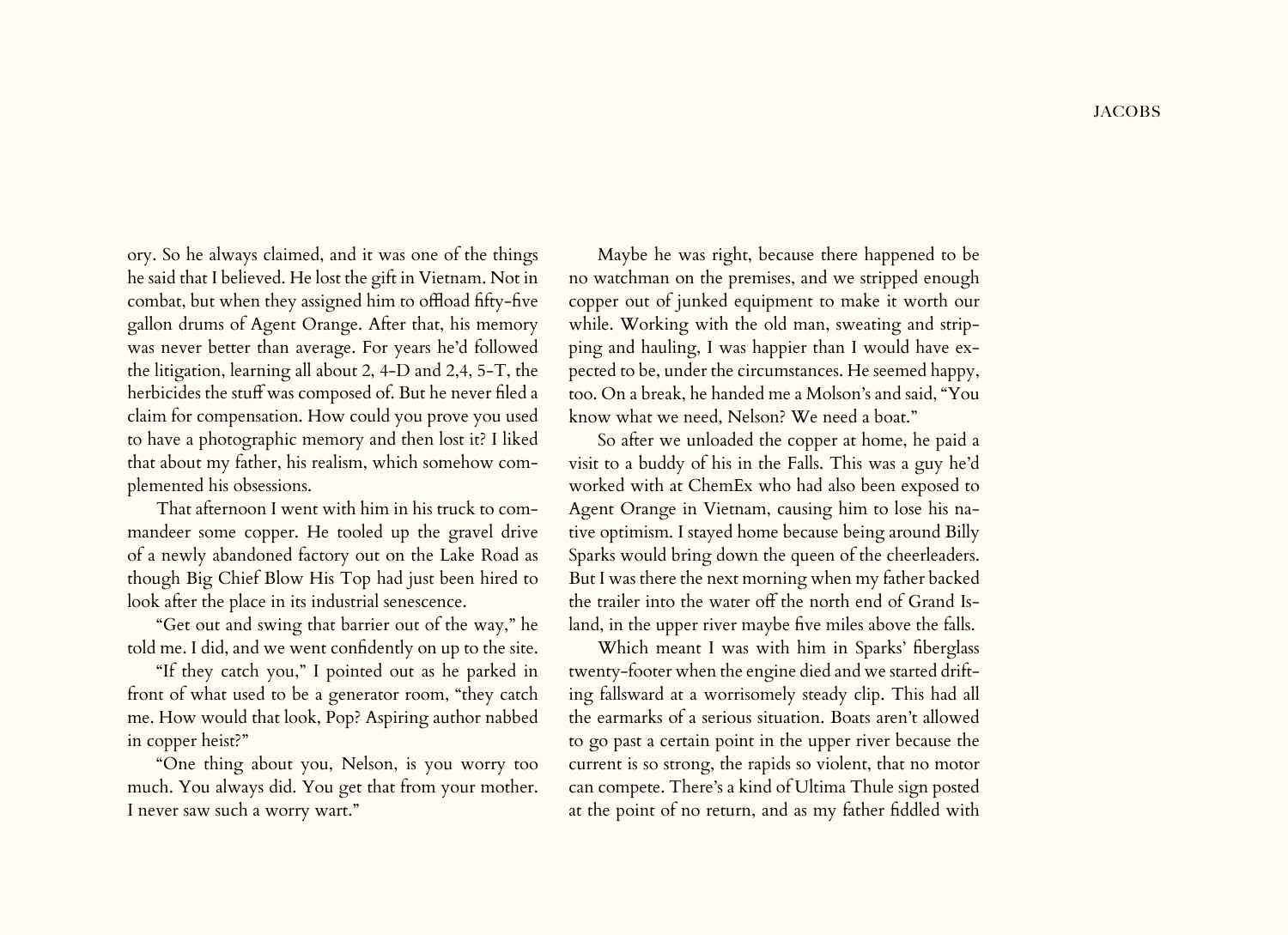the engine I kept my eyes out for the sign as though that might help, somehow.

He didn't panic, which impressed me. He worked methodically at the engine with focused determination, but that only intensified my fear. At a certain point, after he knew he wasn't going to be able to make the thing run, he took off his aviator shades and squinted at me in the bright sun as though evaluating this person he was likely to wind up going over the falls in a boat with. I had no idea what kind of judgment he came to.

"I guess you probably never took a course in small-engine repair," he said, not intending it to be funny.

"Nope." I was the last thing from handy. Genevieve, the woman I was living with in Albuquerque, was the one who owned the tools in our household. I was the word guy. In fact it was books that were on my mind as we drifted toward the cataract. It wasn't fair. I had only written one book. There were ten more books inside me, I knew there were; maybe twelve. Maybe more, and now I wasn't going to write any of them.

It felt to me as though we were moving faster, by that point, and although I couldn't read it yet, there was a sign up ahead that I was pretty sure said we were going to die.

"Goddamn Billy Sparks," said my father, and I agreed.

That was what made my eyes tear, agreeing so passionately with the old man on an important subject.

I was right about the sign. We cruised past it helpless as babies in a cradle. The rapids were so loud they were like a chorus announcing the end of the Greene line. On shore, a woman on a bicycle had stopped riding and started pointing at us. My father bent again over the dead engine.

I never had any qualms about paying taxes and never will, since it was federal tax dollars that paid for the Coast Guard cutter that brought us to shore. I didn't even mind when the commander of the cutter read us the riot act. Neither did my father, which was unlike him. Ed Greene was a born bridler. We hung our heads and said thank you again and again, and thank you again. When they finally left us alone with the citations and we were standing there waiting for Billy Sparks to come pick us up, the trembling in my legs would not go away.

Sparks was alarmed enough to claim that he'd checked out the engine the day before, but it was an unconvincing performance, and by the time we got back to the truck on Grand Island and drove home, my father and I were both drained flat, like those unlucky snakes you see squashed on the highway out in the New Mexico desert.

"Your mother," he said in the driveway. We sat there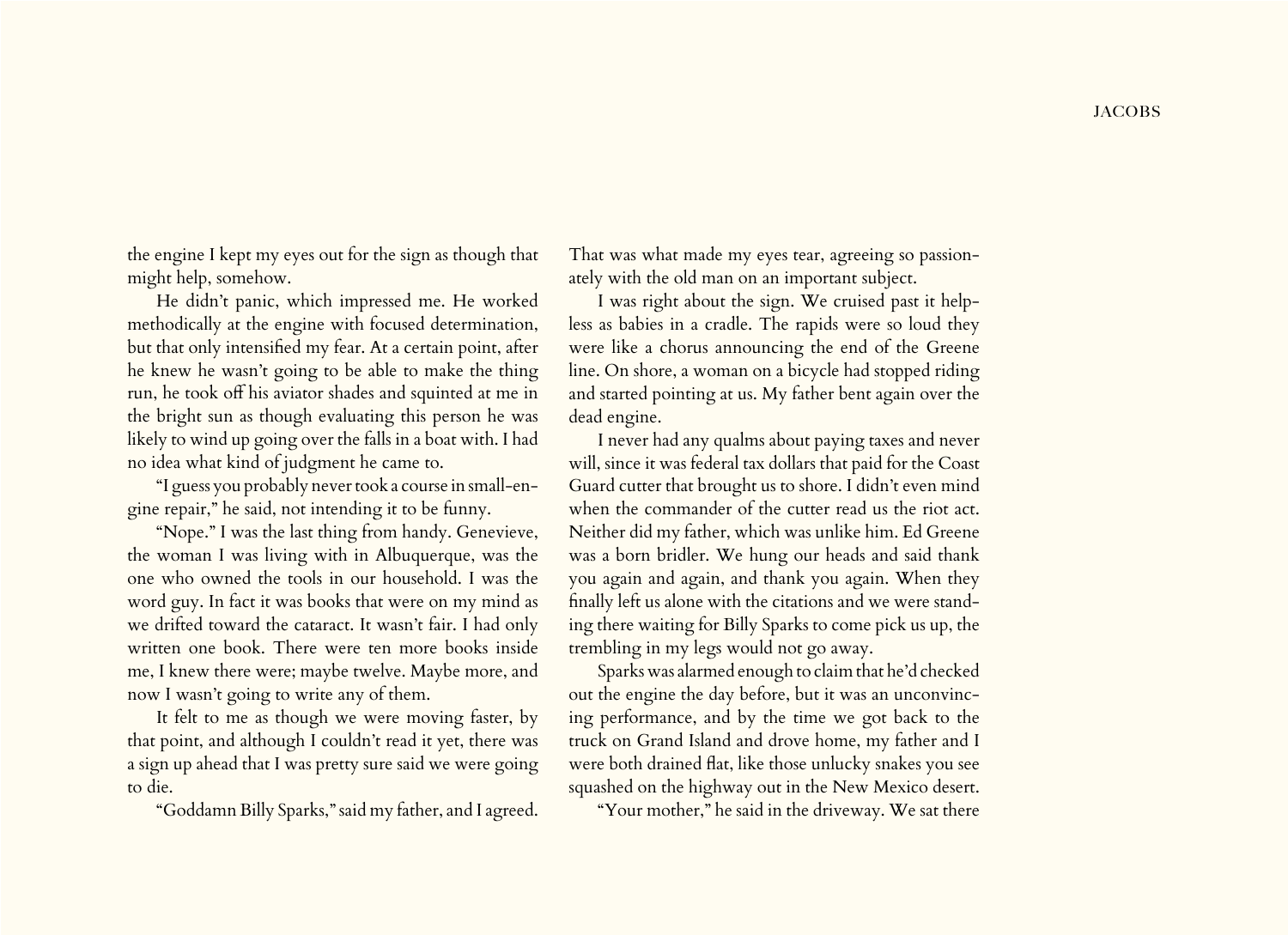in the cab staring at the pallets of stacked copper, too wiped out to open the door, let alone get out. It looked solid, all that copper. A vision of stability, something to take a picture of and remember, the way you remembered monuments.

"I won't say anything."

"I didn't think you would. So, I guess we're back where we started, hey?"

"Where's that, Pop?"

"If we're going to catch one of those suckers, it's going to be from dry land."

"I can't stay. I have to get back to New Mexico."

"New Mexico will be there," he told me. "New Mexico ain't in any kind of hurry."

"It's Genevieve."

"She'd love it if you caught a big fish. Any woman would. In some cultures, sturgeons are well known as aphrodisiacs."

"I can't stay, Pop."

"You know what I think? I think the frozen shrimp was a mistake. That's where we went wrong."

•

He knew I'd stay. I didn't have a job to get back to. I was living, sparingly, off the advance from the novel, al-

though the fact was, Genevieve was pretty much picking up the tab for both of us. She didn't seem to mind. She liked her job as a paralegal, and she was a real reader. I'd been watching her, observing things. She got as much pleasure out of seeing my name on the book jacket as I did myself. And once, I'd heard her on the phone telling her best friend she thought I might be a genius. It was too soon to say, but she thought my next book was going to prove something, and she wanted to be around to see what that something was.

So I stayed. My father kept reading up on sturgeons. Some of them, he learned, lived a hundred and fifty years, a fact that fired my imagination as much as it did his. Even my mother seemed taken with the notion of a fish that could live that long. We were hunting a lacustrine Methuselah, or did I mean riverine? Although it was a lake sturgeon, we were fishing for him in a river. One of his relatives, anyway; a nephew, a kid sister. We had a party the evening of the day we almost went over the falls in Billy Sparks' boat, information that only two thirds of us possessed. My mother got out her stack of curled Polaroids and told us anecdotes about some of the rock & roll guys she used to hang with. I told her she should write a book. She told me I should write it for her. My father told us both he'd handle the promotion.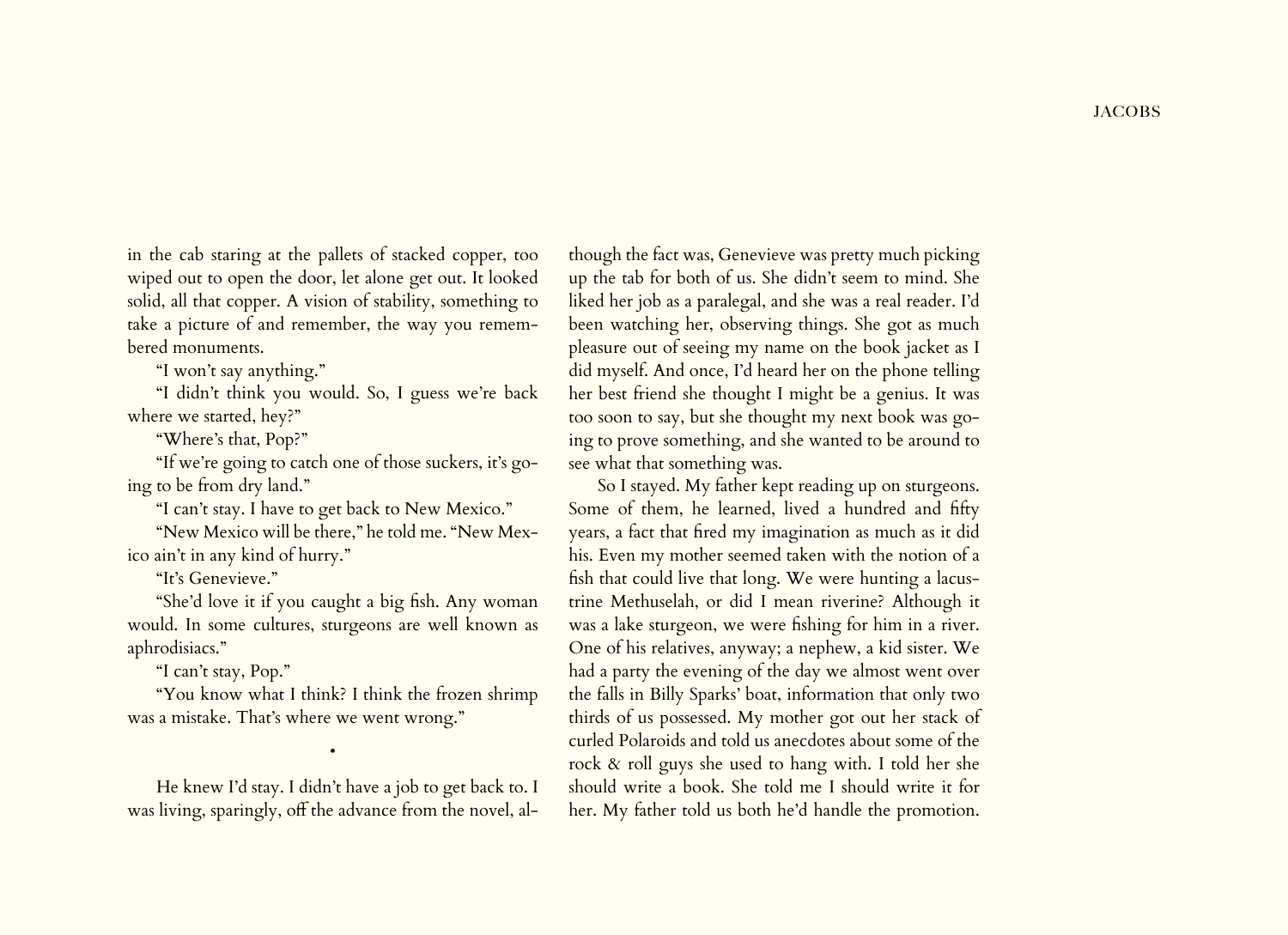It was a surprise ceasefire in the life of our family that should have fixed anything that needed fixing, except it still bugged me that the old man hadn't even picked up my novel. It really bugged me.

Next morning my father went to a butcher he liked and came home with a cooler full of chicken gizzards. We went back to Grand Island and tried fishing from the north shore. No luck. Then we tried different spots along the Lower Niagara, anyplace we could climb down the gorge to get to, hauling our stuff, which included a Styrofoam cooler. No luck. Sturgeon had supposedly been sighted by divers at the mouth of the river, and against both our better judgment my father borrowed another boat. We tried a few of the shallow spots along the edge of Lake Ontario. Once the fish got loose in the lake finding them was an impossible long shot, though, and we knew it.

Genevieve called. She said she missed me. I called her back, told her I missed her, too, which was true. I didn't say anything about fishing for sturgeon. I didn't know how to make it come out right. Albuquerque seemed farther away, just then, than it probably was.

We went through a lot of chicken gizzards. At the end of an eighty-pound line, a gizzard doesn't feel any bigger than a fly. Once I caught a thirty-pound channel

cat but threw it back. It was an ugly fish, nothing whatsoever inspiring about landing or looking at one.

Genevieve called again to say she liked sleeping with me in the bed a lot better than sleeping alone. Also, she'd found a new Vietnamese restaurant she wanted to take me to. Also, she wondered whether I was taking any notes for the next story.

As a kid, I had survived a string of my father's obsessions, which usually ended badly. When they didn't, he got distracted. This was different. Nothing seemed to shake him from his pursuit of the sturgeon, and when I'd been home a week and a half, over his post-breakfast beer he told me we were going to try Joseph Davis Park again. This time we'd go in the evening, while it was still light and he could see what he was doing.

My mother packed supper for us, and by late afternoon we were back on the same flat rock we'd started out on, the night the old man lost his pole. The gorge was tranquil in shadow. The river was a heartbreaking shade of green I will probably always lack a word for. Brown and white gulls grazed the boiling white rapids and rose, grazed and rose. I lost my bait. Lost it again. My father lost his.

And then he didn't. This time when the fish went for his bait, he had a firm grip on his pole. It bent double,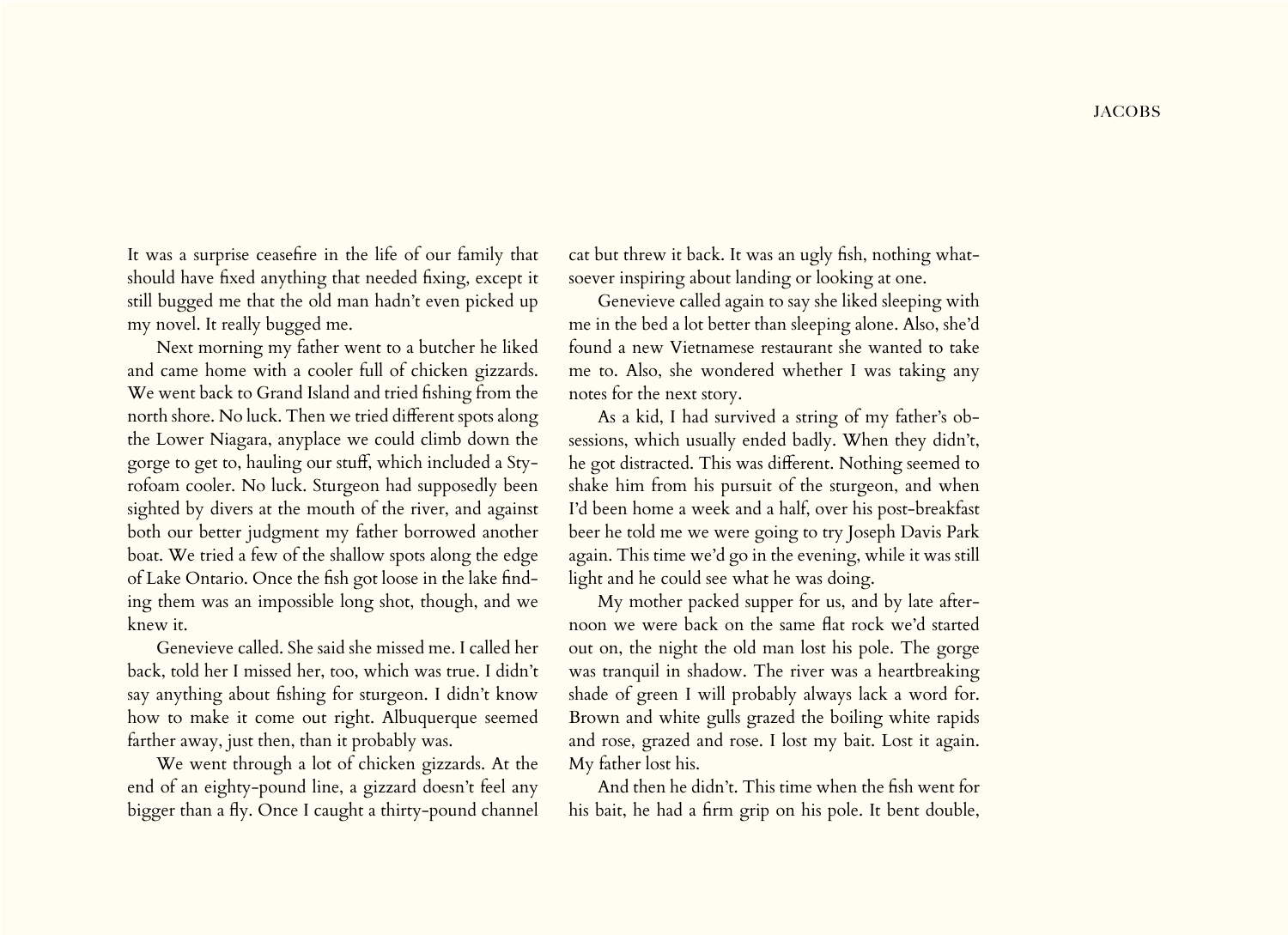and my father yanked to set the hook in the fish's mouth. It could have been anything: a musky, a pike, maybe even a bass. But I knew what my father knew, that it was a sturgeon on the other end of his line.

It was hard work, playing a big fish with that heavy, clumsy line, and my father was not in good shape. He grunted with every movement his body made, voluntary or involuntary. He sweated everywhere. His face turned the color of righteous outrage. Meanwhile, the fish, which was in excellent physical condition, conceded nothing. It took back every inch of line the old man reeled in. I opened a beer. I watched. It was like a tug of war, and the fish had every advantage but one: Ed Greene didn't have a hook in his lip.

After fifteen minutes of that back and forth my father was played out, while the fish was not. After twenty minutes, I thought about offering to take over but decided I shouldn't. After twenty five minutes, the old man carefully passed me the pole, and I played it for another ten minutes or so. In the end the fish would have won, but the hook in his lip was set too deeply, and the fat line held, and the pole was lithe and strong, capable of infinite bending, and my father and I could spell each other. The archaic monster we landed looked to me like it might go sixty pounds, but my father said seventy five.

I stood there with my feet on it as it gasped and thrashed on the rock. "Should I throw it back in?"

"Hell, no. That was too damn much work, to turn around and let the bastard go again."

"It's illegal."

"Not after that kind of effort it's not."

So we waited until dark, finishing my mother's picnic supper and the better part of two six-packs. Then we sneaked out of the park and dumped the sturgeon, which meantime had expired with dignity, into the back of the pickup. We drove to the M-60, a bar my father liked out on Saunders Settlement Road run by an ex-Army tank gunner. Ed knew maybe half the guys who came outside to look at the sturgeon, but the M-60 was not the kind of bar whose patrons would call up the fish and game police – if that's who you called in these cases – to report an illegal sturgeon. One guy who lived nearby took it home and weighed it on his bathroom scale, and my father was closer to right than I'd been: our fish weighed seventy six pounds and eleven ounces. The scale was accurate, the guy claimed; his wife did Weight Watchers.

For the moment, time was moving backwards, toward the beginning, for a change, and not the end. Everybody who saw the sturgeon wanted to buy us a round, and my father wanted to buy a round, and I did,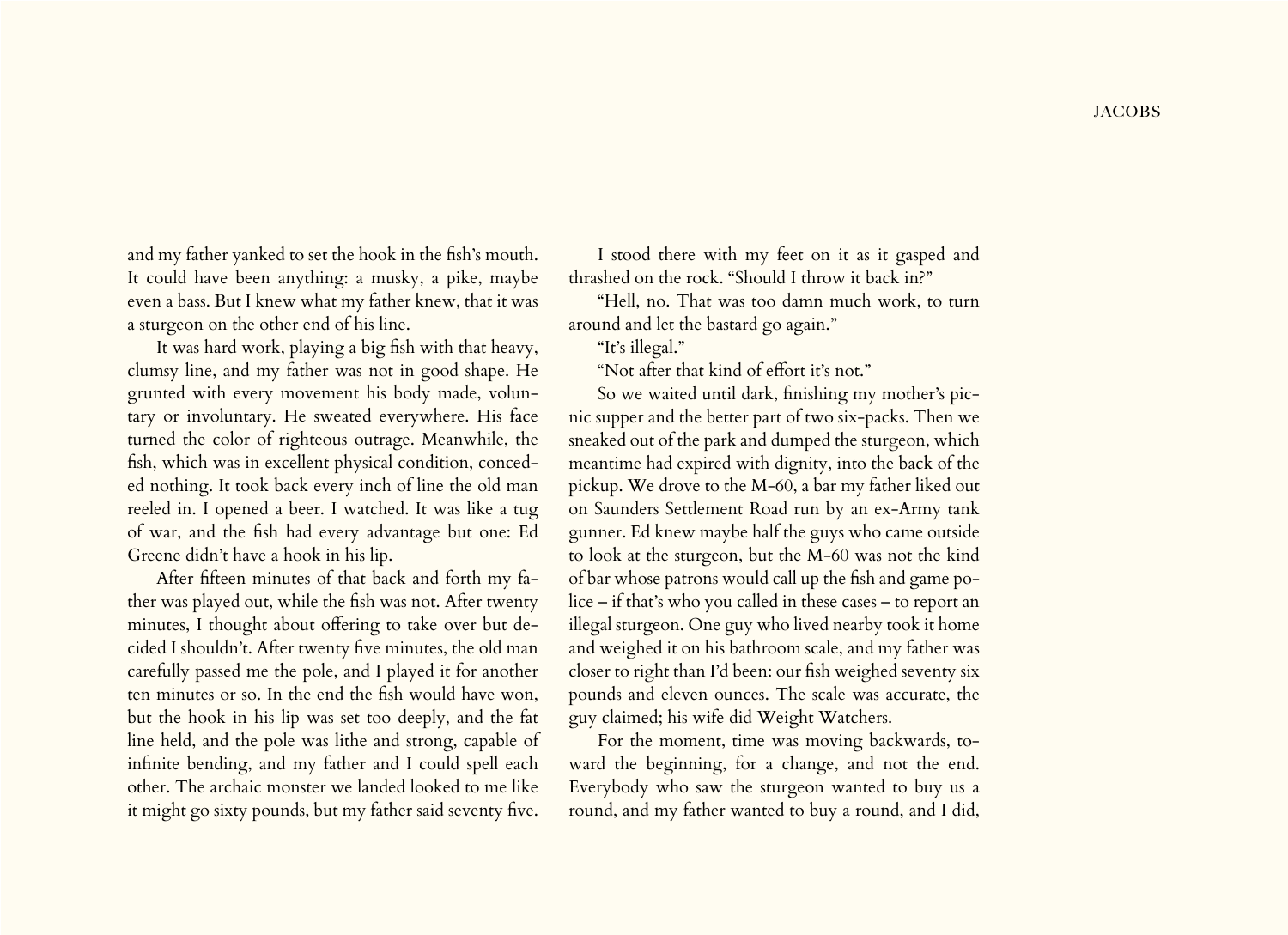too. I was as happy as I thought I was probably going to get. Then somebody I vaguely remembered – another ChemEx guy who'd been robbed of his pension when the company was bought out and twelve people made millions and seven thousand people lost pretty much everything – asked me what I was doing in the Falls.

"Just came home to see the folks," I told him. "Living in Albuquerque."

"Bullshit," said my father, which of course pricked up all available ears.

"What's bullshit?" said the ChemEx guy.

The bartender picked up the remote and killed the volume on the television.

"He's here," said the old man. He stopped and took a swig from his glass. "Nelson came home to bring me a copy of this new book he wrote."

"What kind of book?"

"It's a novel."

"No shit."

"It's called Soft Landing," my father explained. "It's kind of like a love story, you might say, but not exactly." Then he took a good five minutes to lay out the plot line of my book and describe the characters and say how it was different from anything else he'd ever read. As he talked about the book our fish was momentarily insignificant.

"That's great," the guy from ChemEx said. He was a whiskey-eyed man, bitter about his luck after twenty some years in the same factory, but I could see he didn't mind the idea of somebody else having better luck than he'd had.

Everybody was trying to buy me another beer, at that point, in honor of the book, but I had reached and then zoomed over my limit, with the beer we'd drunk at Joseph Davis and the beer we'd drunk at the M-60, waiting for the guy to come back and tell us how much the sturgeon weighed. The glasses stacked up on the bar behind me.

"You gonna write another book?" the bartender wanted to know. He was wearing jeans and a black T-shirt and boots and looked military. You've seen those bristling guys; they're all over, men with some kind of connection, real or imaginary, to the warrior class. He had to be the owner.

I was all set to tell him about the next book. I had made up my mind – it was made up before I wrote the first word of Soft Landing, probably – that I wasn't going to be the kind of writer who couldn't be bothered to answer people's questions. I'd seen a few of those, watched their arrogance suck the air from the room they stood